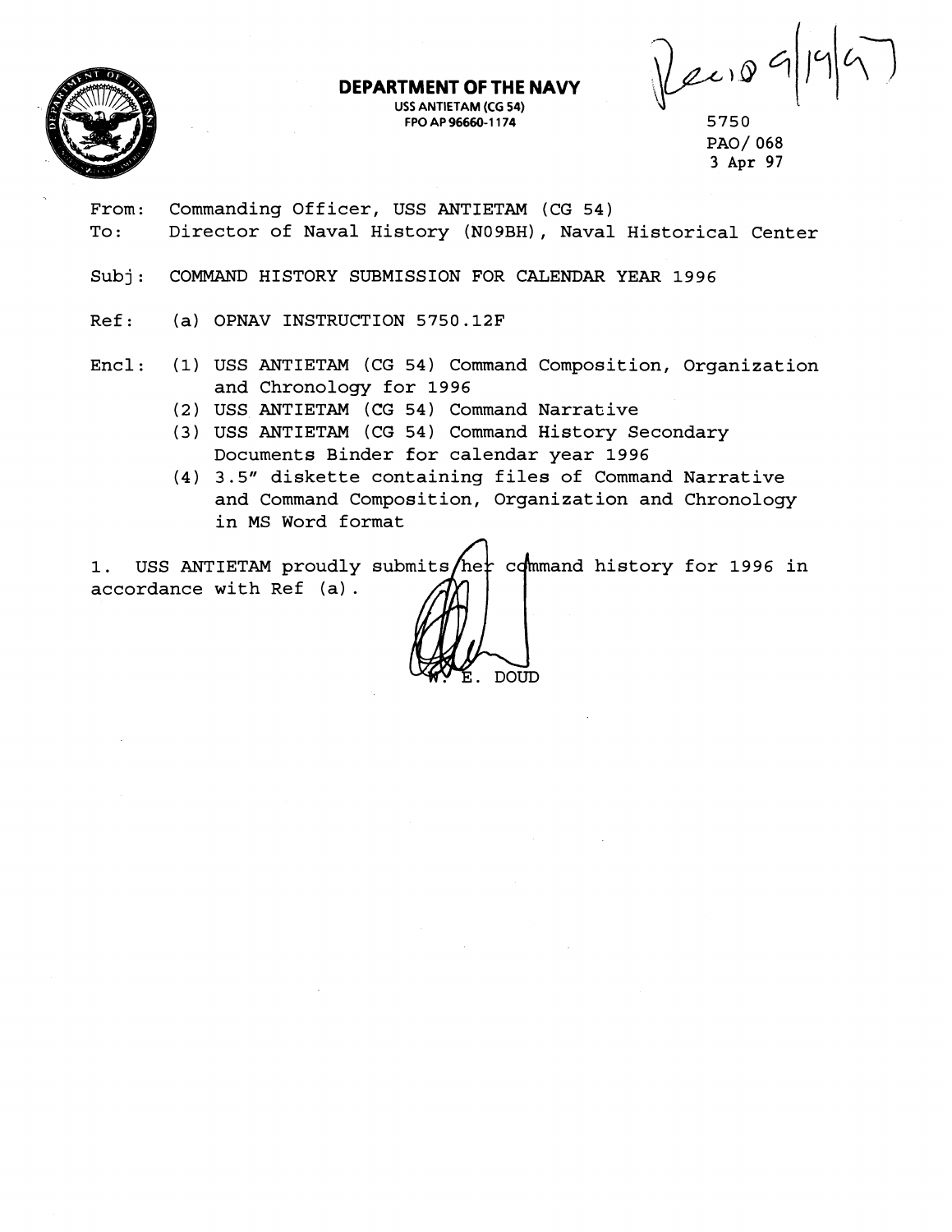1. Command Composition and Orqanization

| Mission:                                 | TO CONDUCT PROMPT AND SUSTAINED COMBAT<br>OPERATIONS AT SEA                          |                    |  |
|------------------------------------------|--------------------------------------------------------------------------------------|--------------------|--|
| Organizational<br>Structure (ISIC):      | Commander, Cruiser-Destroyer<br>Group Five, RADM T. F.<br>Marfiak                    | $01Jan-09May$      |  |
|                                          | Commander, Cruiser-Destroyer<br>Group Five, RADM Peter A. C.<br>Long                 | 10May-31Dec        |  |
| Name of Commander:                       | CAPT William E. Doud, Jr.,<br>Commanding Officer                                     | 01Jan-31Dec        |  |
| Permanent Duty<br>Station:               | Naval Station, San Diego, CA                                                         | $01$ Jan- $31$ Dec |  |
| Type and Number of<br>Aircraft Assigned: | Helicopter Anti-Submarine<br>Squadron Light Four Five,<br>Detachment Four (2 SH-60B) | 13May-27Jun        |  |
|                                          |                                                                                      | 08Aug-30Aug        |  |
|                                          |                                                                                      | 110ct-31Dec        |  |

# 2. Chronoloqy

÷,

| Dates of movements: | Naval Station, San Diego, CA             | 01Jan-07Jan        |
|---------------------|------------------------------------------|--------------------|
|                     | SOCAL OPAREAS (TSTA II)                  | $08$ Jan- $12$ Jan |
|                     | Naval Station, San Diego, CA             | $13$ Jan- $15$ Jan |
|                     | SOCAL OPAREAS (TSTA II)                  | $16$ Jan- $19$ Jan |
|                     | Naval Station, San Diego, CA             | $20$ Jan- $04$ Feb |
|                     | SOCAL OPAREAS (Type<br>Training)         | $05Feb-09Feb$      |
|                     | Naval Station, San Diego, CA 10Feb-12Feb |                    |
|                     | SOCAL OPAREAS (OPPE)                     | 13Feb-15Feb        |

ENCL 1 OF 4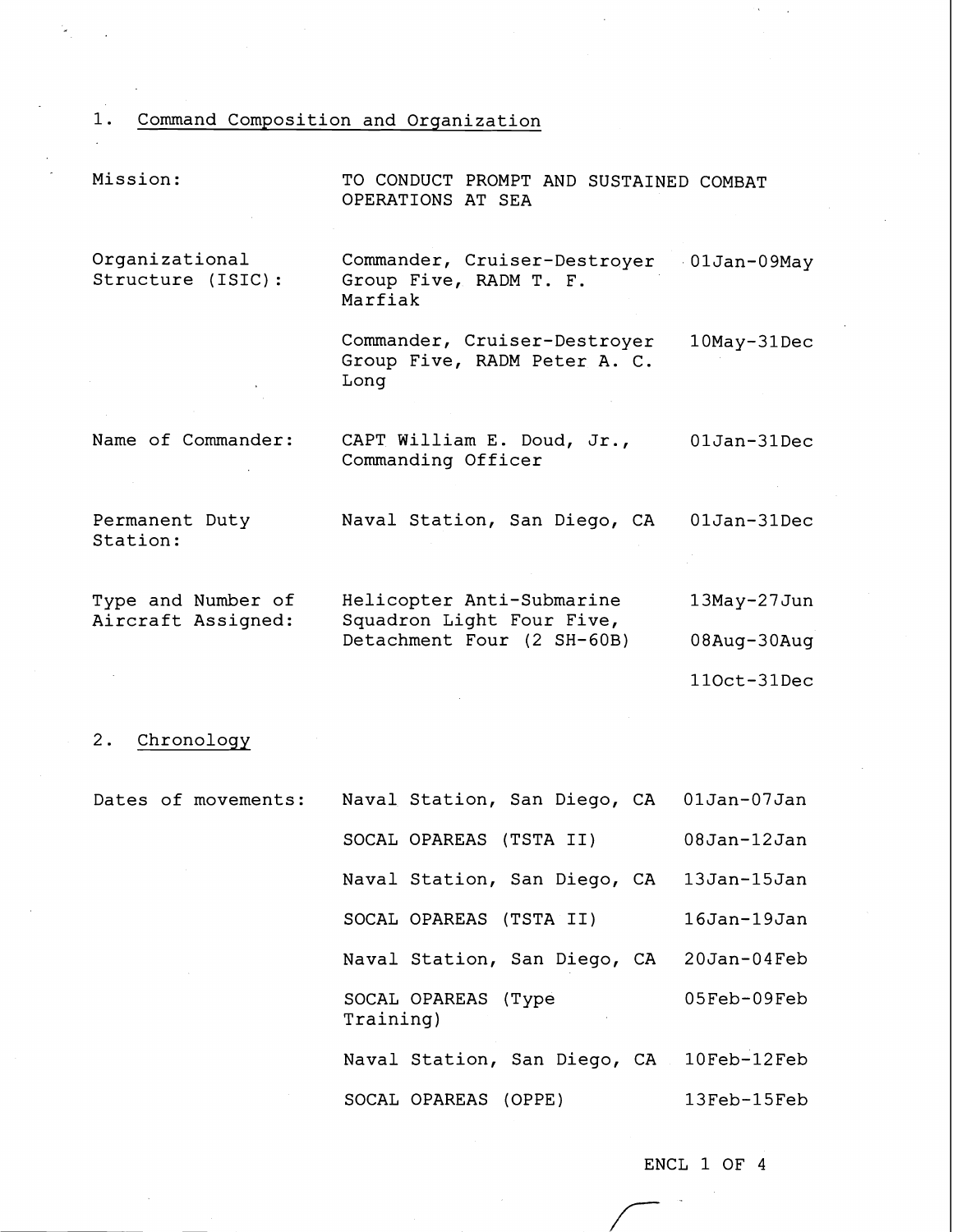Naval Station, San Diego, CA 16Feb-03Mar SOCAL OPAREAS (TSTA III) 04Mar-09Mar Naval Station, San Diego, CA 1OMar-25Mar SOCAL OPAREAS (FEP) 26Mar-28Mar Transit to San Francisco, CA 29Mar-30Mar Pier 35, San Francisco, CA 31Mar-03Apr Transit to San Diego, CA 04Apr-05Apr Naval Station, San.Diego, CA O6Apr-05May BRAVO Pier, Naval Air 66May Station, North Island, CA (Ammunition Onload) / SOCAL OPAREAS (Sea Trails) Naval Station, San Diego, CA 07May-12May Transit to Pearl Harbor, HI 13May-19May Naval Station, Pearl Harbor, 20May-22May HI HAWAIIAN OPAREAS (RIMPAC 96) 23May-16Jun Naval Station, Pearl Harbor, 17Jun-20Jun HI Transit to San Diego, CA 21 Jun-27 Jun Naval Station, San Diego, CA 28Jun-21Jul SOCAL OPAREAS (Type  $22$ Jul- $25$ Jul Training) Naval Station, San Diego, CA 26Jul-07Aug SOCAL OPAREAS (JTFEX 96-2) 08Aug-19Aug Transit to Mazatlan, MX 20Aug-22Aug Anchored Mazatlan, MX 23Aug-26Aug Transit to San Diego, CA 27Aug-30Aug

 $\overline{c}$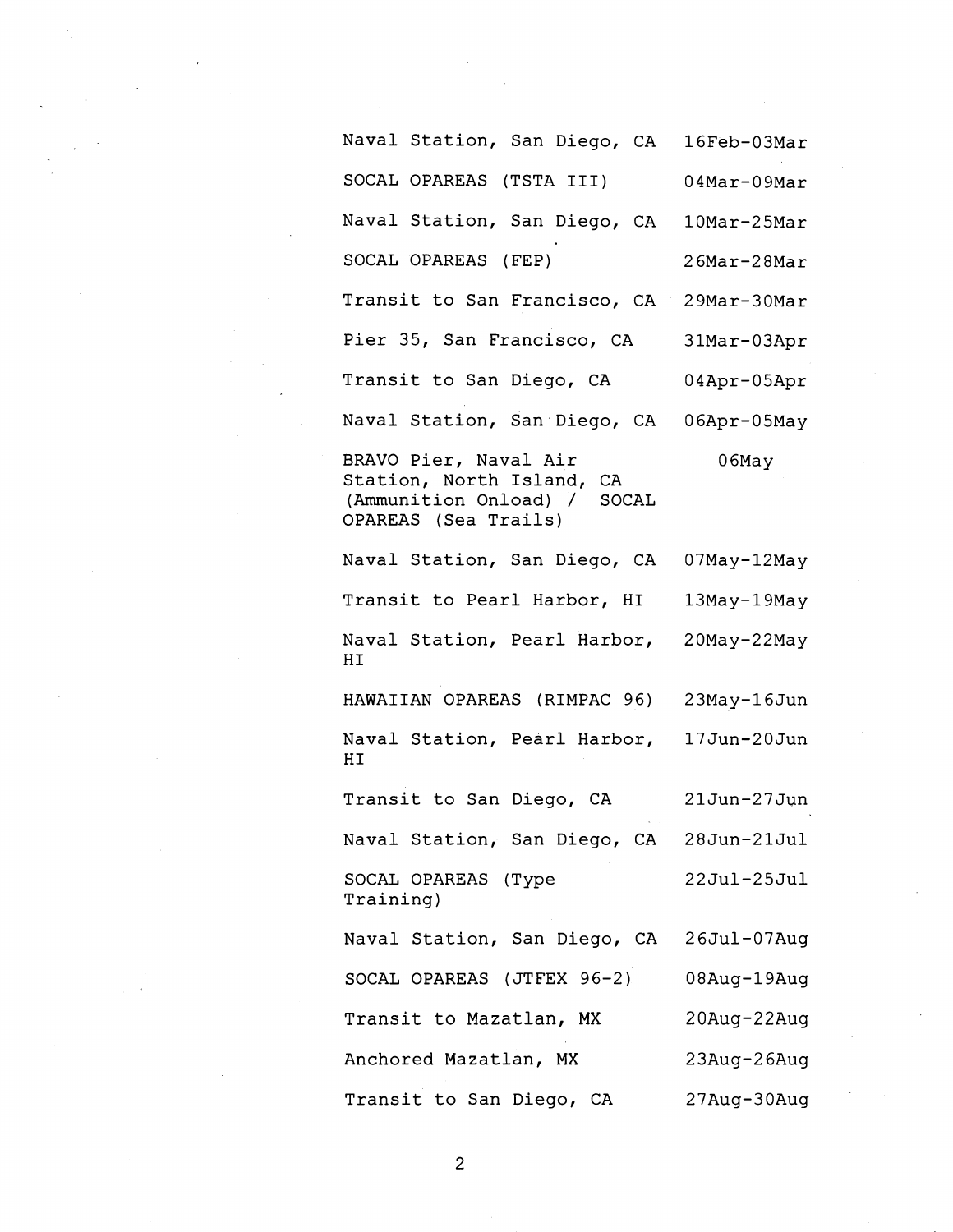Naval Station, San Diego, CA 31Aug-02Sep Transit to Seal Beach, CA 03Sep Naval Weapons Station, Seal 04Sep-05Sep Beach, CA (Ammunition Onload) Transit to San Diego, CA 06Sep Naval Station, San Diego, CA 07Sep-07Oct SOCAL OPAREAS (Sea Trials) 08Oct Naval Station, San Diego, CA 090ct-100ct Transit to Lualualei, HI 110ct-150ct Naval Magazine, Lualualei, 160ct HI (Ammunition Onload) Transit to Hong Kong 170ct-03Nov Moored to buoy, Hong Kong 04Nov-07Nov Transit to Singapore 08Nov-12Nov 13Nov-16Nov Singapore Transit to Gulf of Oman 17Nov-25Nov Underway Gulf of Oman 26Nov-03Dec Transit to Jebel Ali, United 04Dec Arab Emirates Jebel Ali, United Arab 05Dec-07Dec Emirates Underway Arabian Gulf 08Dec-29Dec Manama, Bahrain 30Dec-31Dec Western Pacific / Indian ll0ct-31Dec Ocean / Arabian Gulf

Deployments:

3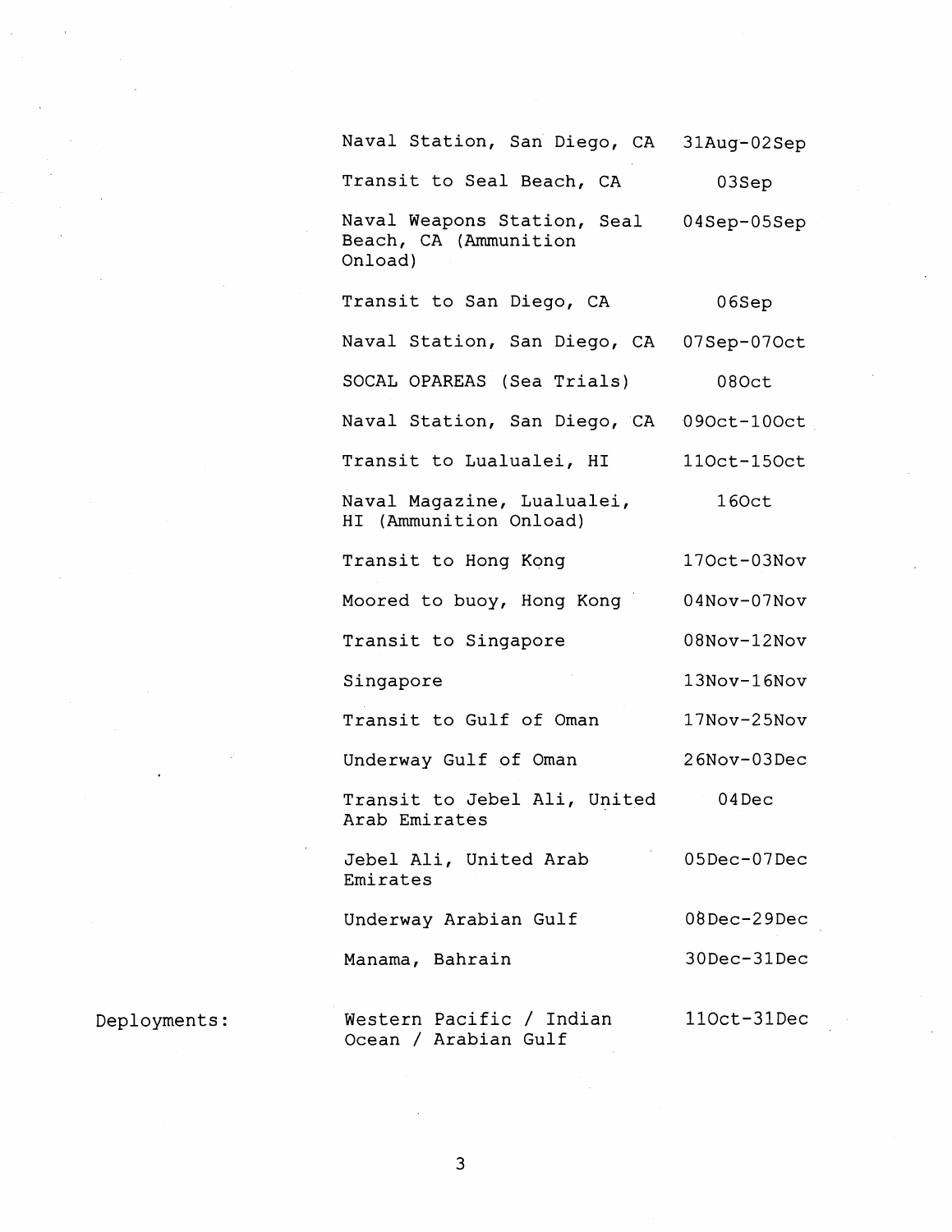Exercises and Operations:

| Rim of the Pacific (RIMPAC)<br>Exercise 96       | $23$ May-16Jun |
|--------------------------------------------------|----------------|
| Japanese Maritime Self<br>Defense Force PASSEX / | 21Jun-27Jun    |
| Texas Thunder Exercise                           | $23Jul-24Jul$  |
| Joint Task Force Exercise<br>$(JTFEX)$ 96-2      | 08Aug-19Aug    |
| Anti-Submarine Warfare<br>Exercise (ASWEX) 97-1  | October        |
| Operation Pony Express                           | November       |
| Operation Vigilent Sentinel                      | $08$ Dec-29Dec |
| Babylon Express Exercise                         | December       |

Change of Command: None

Organization, Name, Mission or<br>Functions:

Major Changes to Air Warfare Commander Periodically<br>Organization, Name, Aug, Oct-Dec

Oct-Dec

Force Track Coordinator Periodically

Surface Warfare Commander Periodically

Helicopter Element Periodically  $Coordinator$ 

Maritime Interdiction Periodically<br>Operations (MIO) Commander Oct-Dec Operations (MIO) Commander

Composite Warfare Commander Periodically

Launch Area Coordinator Periodically

Aug, Oct-Dec

Oct-Dec

Oct-Dec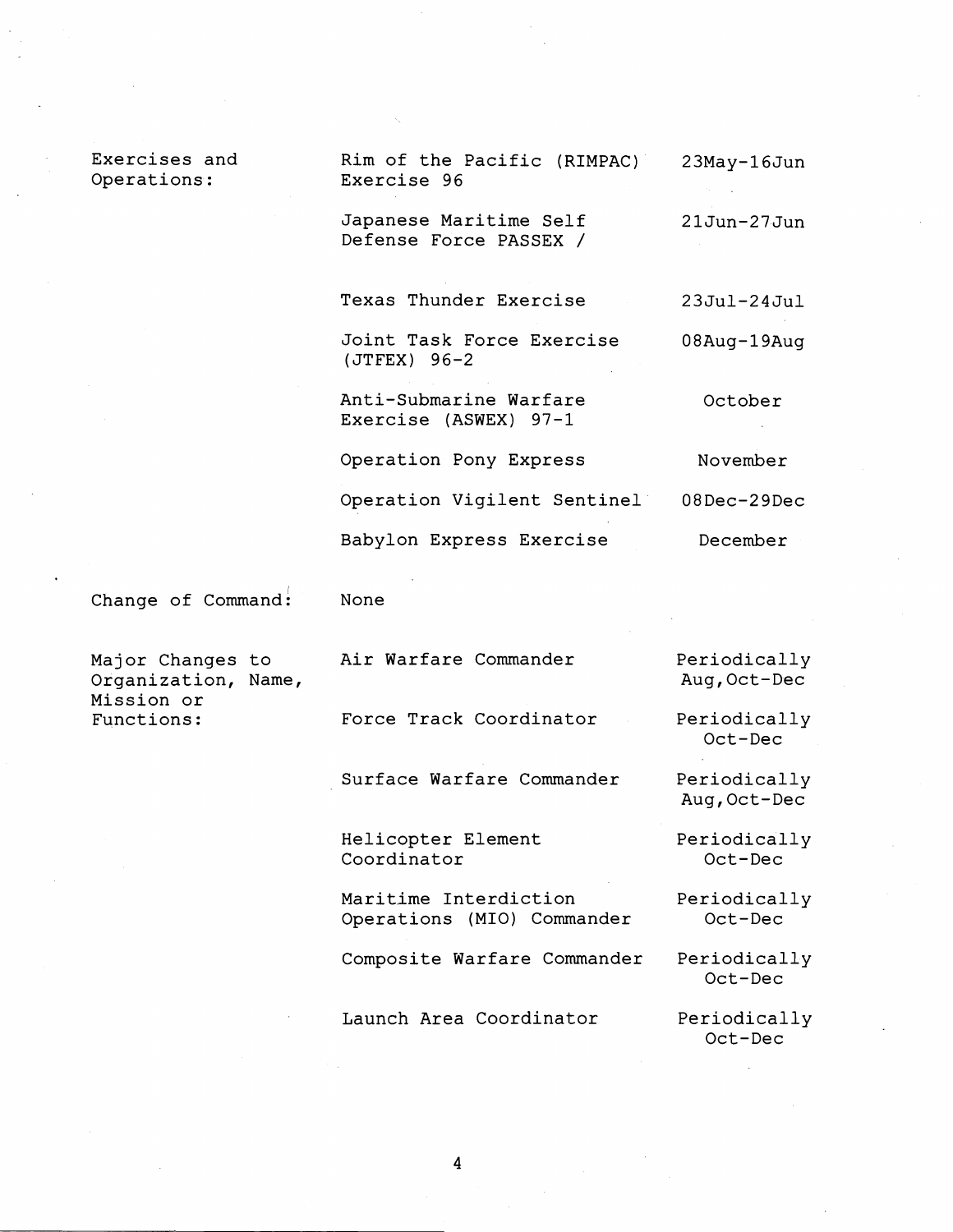| New Weapons Systems<br>or Major Equipment: | Installed:                           |          |  |
|--------------------------------------------|--------------------------------------|----------|--|
|                                            | $LMS-11$                             | December |  |
|                                            | TIBS<br><b>Contractor</b>            | December |  |
|                                            | Tomahawk EHF MDU                     | August   |  |
|                                            | Tomahawk STU-III MDU                 | August   |  |
|                                            | Constant Tension Winch Rhib<br>Davit | April    |  |

Major Physical None Alterations:

Logistic Support: None

Major Command 1st Marine Expeditionary Awards: Force TOP GUN for 1996

> COMNAVSURFPAC "TOP FINANCIAL PERFORMER" (Runner-up)

COMNAVSURFPAC Safety Award

Red "E" for Engineering/ Survivability Excellence

Blue "E" for Logistics Management Excellence

Green "E" for Command and Control Excellence

Black "E" for Maritime Warfare Excellence

Major Command None Problems :

or Disembarked:

Major Units Embarked Commander, Cruiser-Destroyer 20May-01Jun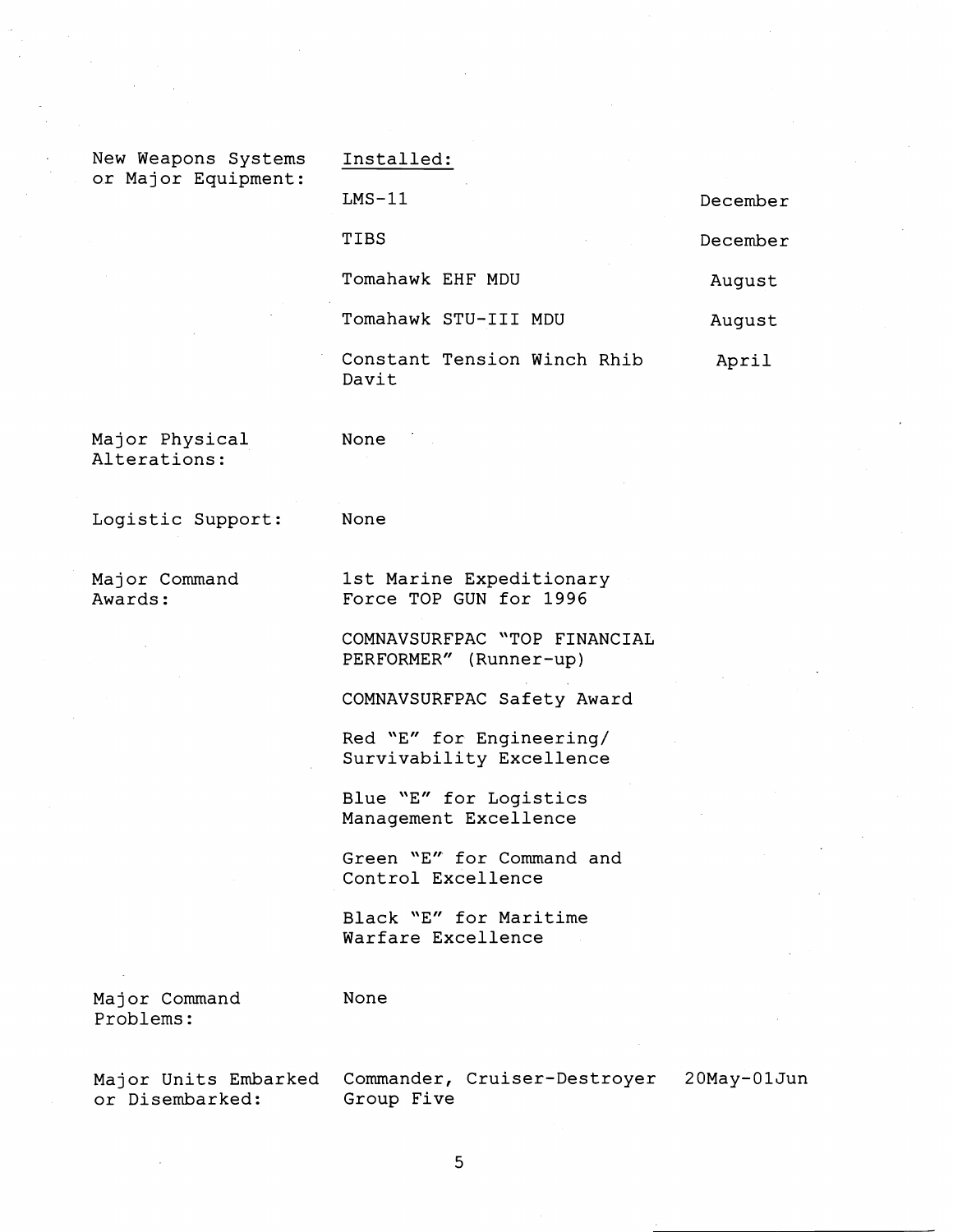## Major Conferences: None

Ship/Stations/Area Southern California OPAREA 08-12 Jan to which Deployed: 16-19 Jan 05-09 Feb 13-15 Feb 04-09 Mar 26-28 Mar 06 May 22-25 Jul 08-19 Aug 08 Oct Hawaiian OPAREA 23May-16Jun Western Pacific 170ct-16Nov Indian Ocean 17Nov-25Nov Arabian Gulf/Gulf of Oman 26Nov-31Dec

Operational Command:

Changes in Commander, Third Fleet 01Jan-220ct

CTG 015.4

CTG 30.4

Commander, Seventh Fleet 230ct-24Nov

CTG 70.4

Commander, Fifth Fleet 25Nov-31Dec

CTF 58

CTF 57

CTF 50

Major Accidents None Involving Loss of Life or Equipment: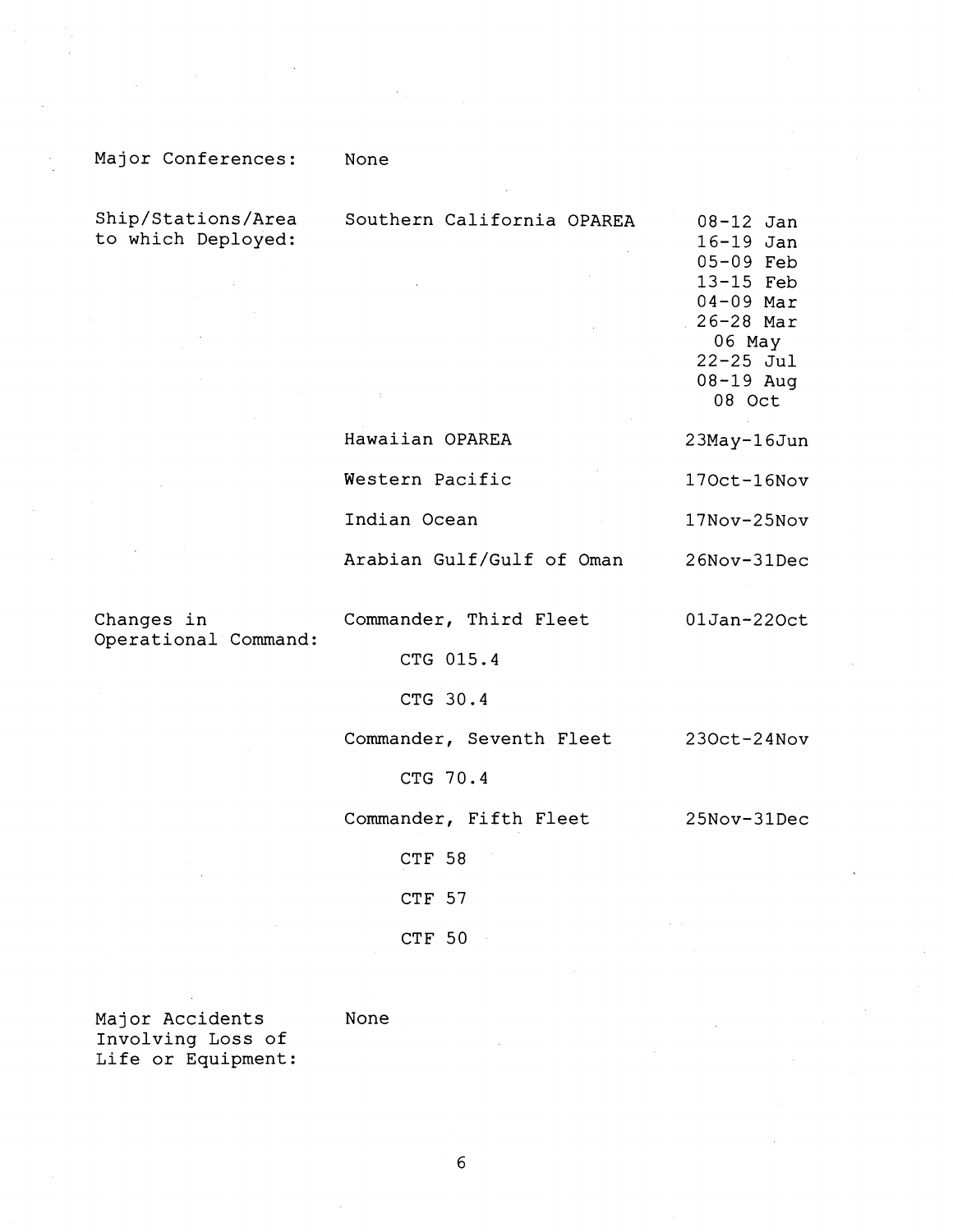#### 3. Narrative:

13-15 FEB 96 Operation Propulsion Plant Examination (OPPE)

ANTIETAM successfully completed her Operational Propulsion Plant Examination (OPPE). The Pacific Fleet Propulsion Examining Board (PEB) graded ANTIETAM as SATISFACTORY overall with a grade of GOOD in material. Twelve of twelve management programs were evaluated as satisfactory or better, with the Hearing Conservation and Marine Gas Turbine Engine Service Record programs graded EXCELLENT. The PEB team also remarked that the cleanliness, preservation, and stowage in ANTIETAM's engineering plant were excellent.

26-28 FEB 96 Final Evaluation Period (FEP)

During this final portion of the work-up cycle, ANTIETAM made several Combat Systems achievements. ANTIETAM accomplished her Cruise Missile Tactical Qualification. ANTIETAM's LAMPS MK I11 Helicopter also scored an EXCELLENT by successfully engaging an Expendable Mobile ASW Training Target (EMATT) with a MK 50 Exercise Torpedo (EXTORP).

ANTIETAM also successfully completed the Total Ship Survivability Exercise during the evaluation.

29 MAR-05 APR Transit/Visit to San Francisco, CA

This brief period provided the crew with a liberty port visit after the completion of FEP.

06 MAY Ammunition Onload, Bravo Pier, North Island Naval Air Station, CA

The major onload at Bravo Pier was accomplished without incident and supplied ANTIETAM with the necessary ammunition for the following Rim of the Pacific Exercise 96.

13 MAY-27 JUN Rim of the Pacific Exercise 96 (RIMPAC 96) and associated transits

This large-scale multi-national exercise included forces from nearly every allied Navy in the Pacific Ocean. As Surface Action Group (SAG) Commander for RIMPAC 96 Group 2, ANTIETAM led the force in concurrent air, surface, and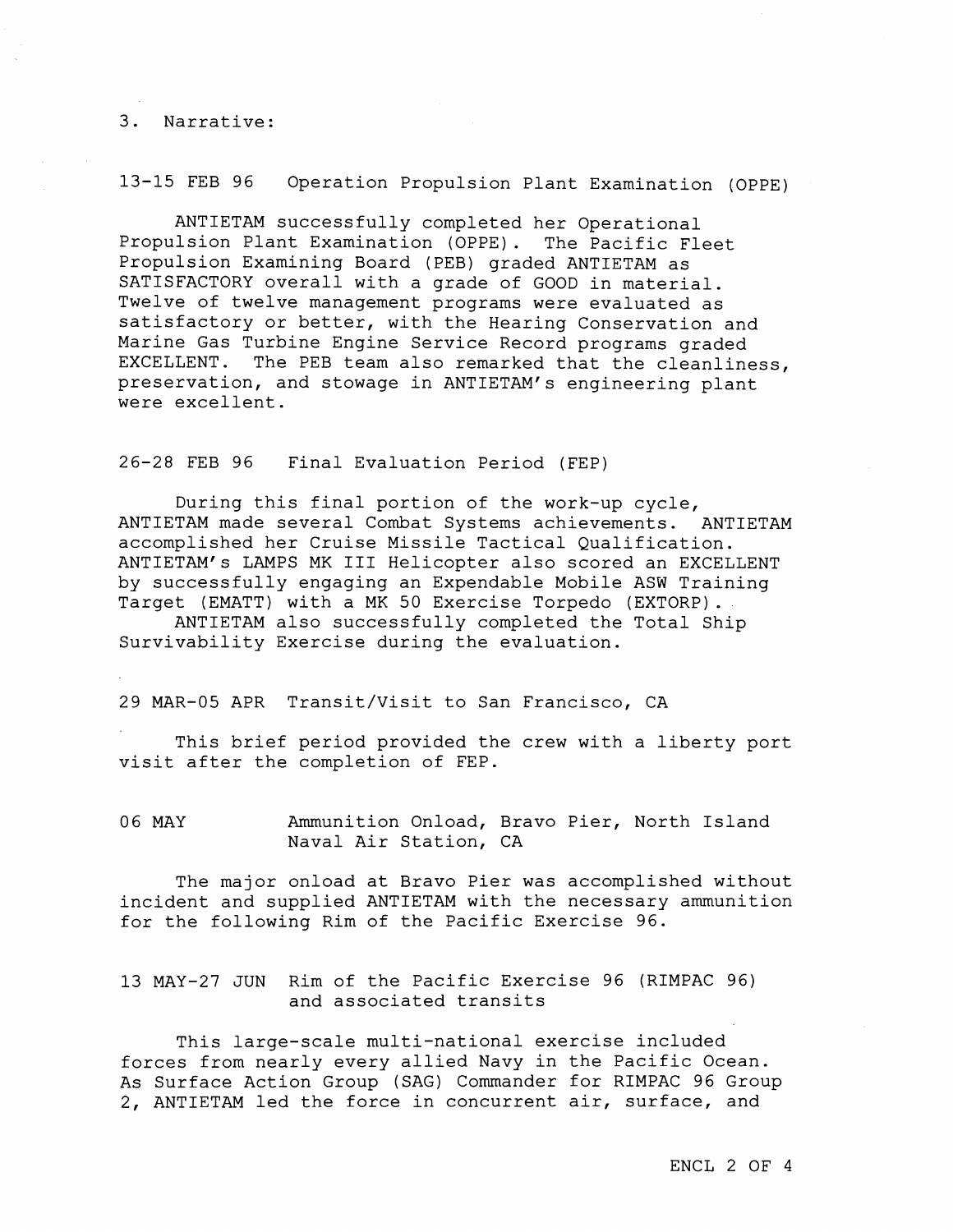sub-surface engagements. ANTIETAM coordinated exercises involving surface ships, organic helicopters, and theater fixed-wing air assets. During the freeplay period, ANTIETAM expertly employed surface and air assets to detect and destroy the opposing force while effectively maintaining own force defense. ANTIETAM maintained air defense of the Battle Group while conducting coordinated Harpoon engagements of opposing surface contacts in conjunction with air-to-surface strikes from U.S. Air Force assets.

During the exercise, ANTIETAM'S missile shooters distinguished themselves by achieving "three-for-three" in engagements against highly challenging targets representing real-world threats. Each element of the Aegis Combat System performed flawlessly throughout the engagements, from initial detection and tracking to weapons assignment and terminal guidance.

ANTIETAM's Surface Warfare team deftly employed the Harpoon Weapons System and scored a direct hit on the target barge in a designated time-on-target (DTOT), over-thehorizon (OTH) surface engagement. Targeting was provided via Tactical Data Link from a LAMPS MK I11 helicopter to ANTIETAM's Command and Decision System, directing the engagement that ensured simultaneous and direct hits from two surface firing platforms.

In the area of Under Sea Warfare, ANTIETAM's LAMPS MK I11 helicopter and another SH-GOB helicopter under ANTIETAM tactical control successfully launched MK 46 Reusable Exercise Torpedoes (REXTORPs) against EMATTs.

#### 23 JUL 96 FIREX I1

The ANTIETAM Naval Surface Fire Support Team achieved an outstanding 95.2% during this exercise at San Clemente Island. This feat coupled with ANTIETAM's ability to put ordnance on target and answer the "Call for Fire" from Marine spotters ashore earned ANTIETAM recognition as one of 1st Marine Expeditionary Force's TOP GUNS for 1996.

08-19 AUG Joint Task Force Exercise 96-2 (JTFEX 96-2)

JTFEX included US Navy, Marine Corps, and Coast Guard forces in a real-world large-scale naval and amphibious warfare scenario. ANTIETAM excelled as Alternate Air Warfare Commander and Alternate Surface Warfare Commander, reassuring the Battle Group Commander that the Alternate Warfare Commanders would, if activated, maintain the capabilities of the force. During the course of the exercise, ANTIETAM was frequently activated to provide air

 $\overline{2}$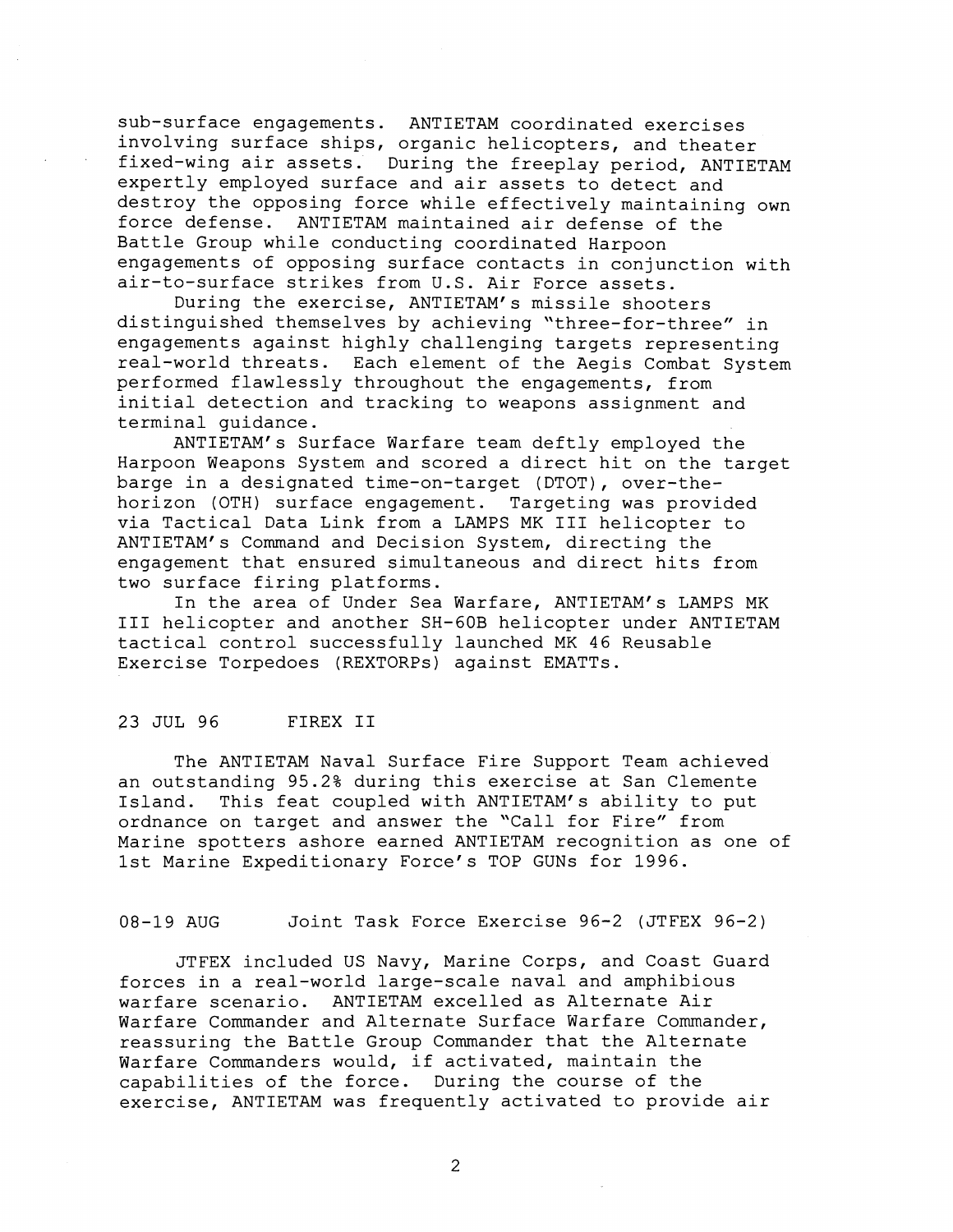defense for the USS KITTY HAWK (CV 63) Battle Group that she would be accompanying in the upcoming deployment. ANTIETAM was also called upon to prosecute sub-surface contacts as well as conduct simulated Tomahawk Land Attack Missile (TLAM) strike missions and surface-to-surface Harpoon and gun engagements.

20-30 AUG Transit/Visit to Mazatlan, Mexico

After a fast-paced and highly successful JTFEX, the crew was rewarded with a five-day port visit in Mazatlan, Mexico.

04-05 SEP Ammunition Onload, Seal Beach, CA

ANTIETAM accomplished a nearly complete onload for deployment at Seal Beach. ANTIETAM's ordnance handling teams performed flawlessly during the evolution, accomplishing the onload in an expeditious and safetyoriented manner.

### 07 SEP-07 OCT Preparation for Overseas Movement (POM) Period, inport San Diego, CA

The POM period gave the ship the opportunity to complete outstanding corrective maintenance and allowed nearly the entire crew an opportunity for two weeks of leave prior to deployment.

11 OCT-31 DEC Western Pacific, Indian Ocean and Arabian Gulf Deployment

ANTIETAM departed Naval Station, San Diego on the morning of 11 October for her fifth deployment to the Western Pacific, Indian Ocean and Arabian Gulf. The deployment was her first with the KITTY HAWK Battle Group commanded by Rear Admiral Peter A. C. Long, Commander Cruiser Destroyer Group Five. Accompanying on the deployment were KITTY HAWK, USS REID (FFG 30), USS COWPENS (CG 63), USS RAINIER (AOE 7), and USS CUSHING (DD 985).

After completing the final deployment ammunition onload on 16 October at Naval Magazine, Lualualei, Hawaii, ANTIETAM participated in Anti-Submarine Warfare Exercise (ASWEX) 97- 1. In the exercise ANTIETAM performed duties as Deception Group Commander, leading half of the Battle Group forces in a sophisticated, real-world four day scenario against a U.S.